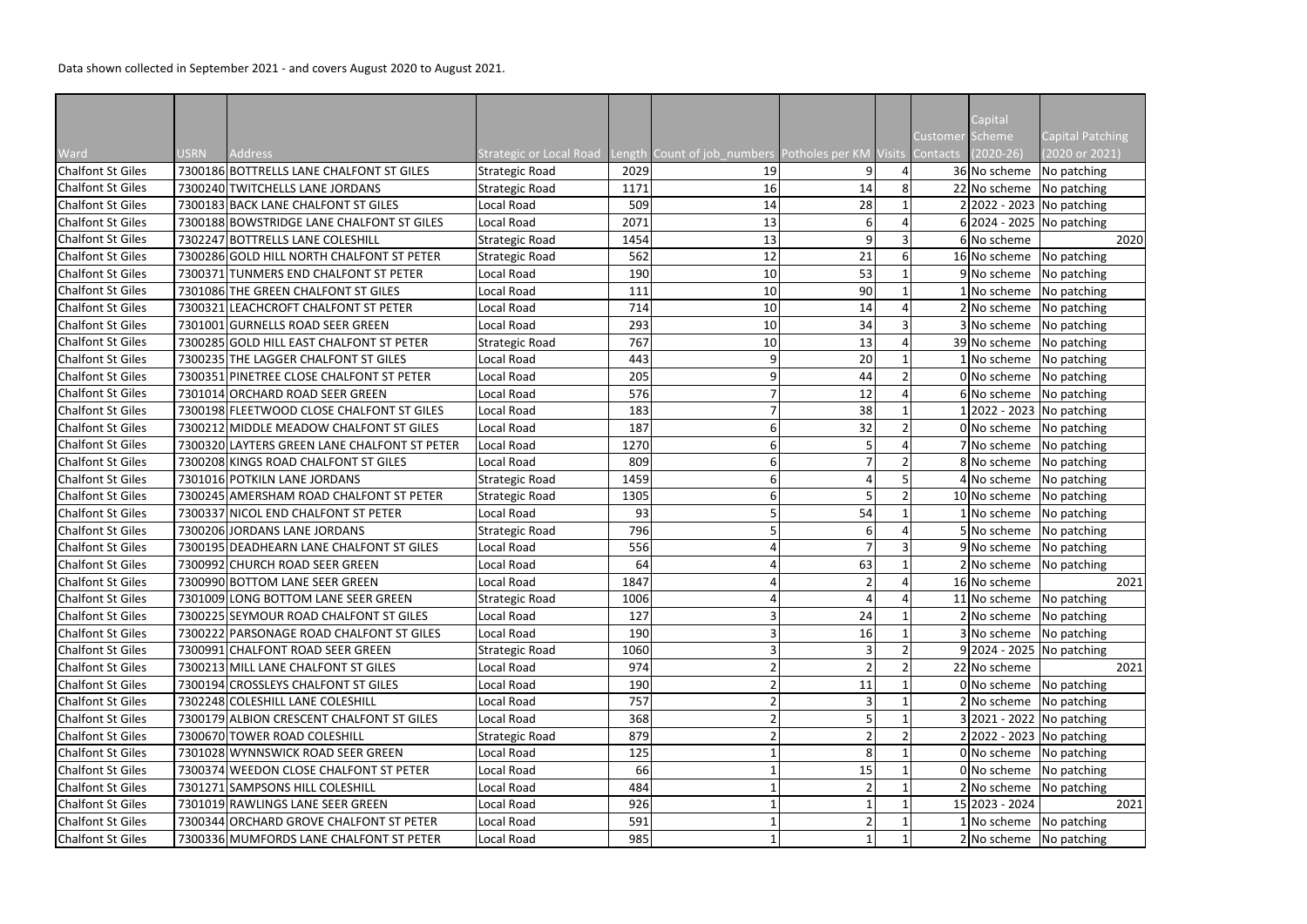| <b>Chalfont St Giles</b><br>7300319 LAYTERS END CHALFONT ST PETER<br>Local Road<br>111                     |                | 2 No scheme               | No patching                  |
|------------------------------------------------------------------------------------------------------------|----------------|---------------------------|------------------------------|
| <b>Chalfont St Giles</b><br>7301163 HILL MEADOW COLESHILL<br>115<br>Local Road                             |                | No scheme                 | No patching                  |
| <b>Chalfont St Giles</b><br>7301004 HIGHLANDS ROAD SEER GREEN<br>289<br>Local Road                         |                | 3 No scheme               | No patching                  |
| 319<br><b>Chalfont St Giles</b><br>7300199 GORDON WAY CHALFONT ST GILES<br>Local Road                      |                | No scheme                 | No patching                  |
| <b>Chalfont St Giles</b><br>63<br>7300193 CROMWELL CLOSE CHALFONT ST GILES<br>Local Road<br>16             |                | 1 No scheme               | No patching                  |
| <b>Chalfont St Giles</b><br>7301089 AUSTENWOOD CLOSE CHALFONT ST PETER<br>213<br>Local Road                |                | $0 $ No scheme            | No patching                  |
| 168<br><b>Chalfont St Giles</b><br>7300180 ALBION ROAD CHALFONT ST GILES<br>Local Road                     |                |                           | $5 2021 - 2022 $ No patching |
| <b>Chalfont St Giles</b><br>7300671 VILLAGE ROAD COLESHILL<br><b>Strategic Road</b><br>1017                |                | 4 2022 - 2023 No patching |                              |
| <b>Chalfont St Giles</b><br>7300882 ROUGHWOOD LANE CHALFONT ST GILES<br>1067<br><b>Strategic Road</b>      |                | 9 No scheme               | No patching                  |
| <b>Chalfont St Giles</b><br>7301167 NEW ROAD COLESHILL<br>754<br><b>Strategic Road</b>                     |                | 10 No scheme              | No patching                  |
| <b>Chalfont St Giles</b><br>7300210 LONDON ROAD CHALFONT ST GILES<br>1117<br><b>Strategic Road</b>         |                | 9 No scheme               | No patching                  |
| <b>Chalfont St Giles</b><br>433<br>7300287 GOLD HILL WEST CHALFONT ST PETER<br><b>Strategic Road</b>       |                | 2 No scheme               | No patching                  |
| 7300987 BAYNE HILL SEER GREEN<br>325<br><b>Chalfont St Giles</b><br><b>Strategic Road</b>                  |                | $0 2024 - 2025$           | 2020                         |
| <b>Chalfont St Giles</b><br>7301162 AMERSHAM ROAD COLESHILL<br>1739<br><b>Strategic Road</b>               |                |                           | $0 $ No scheme   No patching |
| <b>Chalfont St Giles</b><br>7300181 AMERSHAM ROAD CHALFONT ST GILES<br>2599<br><b>Strategic Road</b>       |                |                           | 8 2024 - 2025 No patching    |
| <b>Chalfont St Giles</b><br>7301026 WILTON LANE JORDANS<br>411                                             | $\Omega$       | No scheme                 | No patching                  |
| 247<br><b>Chalfont St Giles</b><br>7301099 GOLD HILL COMMON CHALFONT ST PETER                              | $\overline{0}$ |                           | No scheme   No patching      |
| <b>Chalfont St Giles</b><br>7301025 WELDERS LANE JORDANS<br>Local Road<br>401<br>0                         | $\overline{0}$ |                           | 2021 - 2022 No patching      |
| <b>Chalfont St Giles</b><br>7302231 WELDERS LANE CHALFONT ST PETER<br>1282<br>Local Road<br>0              | $\overline{0}$ |                           | 8 2021 - 2022 No patching    |
| 283<br><b>Chalfont St Giles</b><br>7300233 SYCAMORE ROAD CHALFONT ST GILES<br>Local Road<br>$\overline{0}$ | 0              |                           | 1 No scheme No patching      |
| <b>Chalfont St Giles</b><br>7300229 STYLECROFT ROAD CHALFONT ST GILES<br>564<br>Local Road                 | $\overline{0}$ | No scheme                 | No patching                  |
| <b>Chalfont St Giles</b><br>7301023 STABLE LANE SEER GREEN<br>142<br>Local Road                            | $\overline{0}$ | 3 No scheme               | No patching                  |
| 7300224 SCHOOL LANE CHALFONT ST GILES<br>197<br><b>Chalfont St Giles</b><br>Local Road<br>0                | $\overline{0}$ | No scheme                 | No patching                  |
| <b>Chalfont St Giles</b><br>180<br>7300352 POND LANE CHALFONT ST PETER<br>Local Road<br>0                  | $\overline{0}$ | 13 No scheme              | No patching                  |
| <b>Chalfont St Giles</b><br>212<br>7300221 PALLISER ROAD CHALFONT ST GILES<br>Local Road<br>01             | 0              | 1 No scheme               | No patching                  |
| <b>Chalfont St Giles</b><br>7300216 NARCOT ROAD CHALFONT ST GILES<br>532<br>Local Road                     | $\overline{0}$ | No scheme                 | No patching                  |
| <b>Chalfont St Giles</b><br>7300214 MILTON FIELDS CHALFONT ST GILES<br>275<br>Local Road<br>0              | 0              |                           | 2021 - 2022 No patching      |
| <b>Chalfont St Giles</b><br>7300331 MEADOWCROFT CHALFONT ST PETER<br>182<br>Local Road<br>01               | $\overline{0}$ |                           | 4 No scheme No patching      |
| <b>Chalfont St Giles</b><br>43<br>7301011 MANOR FARM WAY SEER GREEN<br>Local Road<br>ΩI                    |                |                           | LNo scheme No patching       |
| <b>Chalfont St Giles</b><br>601<br>ΟI<br>7301008 LONG GROVE SEER GREEN<br>Local Road                       | $\overline{0}$ | 2 No scheme               | No patching                  |
| <b>Chalfont St Giles</b><br>7300318 LAYTERS CLOSE CHALFONT ST PETER<br>361<br>Local Road                   | $\overline{0}$ | No scheme                 | No patching                  |
| 7300207 KINGS CLOSE CHALFONT ST GILES<br>211<br><b>Chalfont St Giles</b><br>Local Road<br>01               | 0              | No scheme                 | No patching                  |
| <b>Chalfont St Giles</b><br>7301005 HOWARD CRESCENT SEER GREEN<br>Local Road<br>366<br>01                  | $\overline{0}$ | 2 No scheme               | No patching                  |
| 7301000 GODOLPHIN ROAD SEER GREEN<br>77<br><b>Chalfont St Giles</b><br>Local Road<br>0                     |                | 2 No scheme               | No patching                  |
| <b>Chalfont St Giles</b><br>7300196 DODDS LANE CHALFONT ST GILES<br>438<br>Local Road<br>Οl                | 0              | 5 No scheme               | No patching                  |
| <b>Chalfont St Giles</b><br>296<br>7300266 CRISS GROVE CHALFONT ST PETER<br>Local Road                     |                | No scheme                 | No patching                  |
| 55<br>7300993 COAT WICKS SEER GREEN<br><b>Chalfont St Giles</b><br>Local Road<br>0                         | $\Omega$       | No scheme                 | No patching                  |
| <b>Chalfont St Giles</b><br>322<br>7300666 CHALK HILL COLESHILL<br>Local Road<br>01                        | $\overline{0}$ | 2 No scheme               | No patching                  |
| 708<br><b>Chalfont St Giles</b><br>7300236 THREE HOUSEHOLDS CHALFONT ST GILES<br>Strategic Road<br>0       |                | 2 No scheme               | No patching                  |
| <b>Chalfont St Giles</b><br>7300227 SILVER HILL CHALFONT ST GILES<br>249<br><b>Strategic Road</b><br>Οl    | $\Omega$       | 1 No scheme               | No patching                  |
| <b>Chalfont St Giles</b><br>7301020 SCHOOL LANE SEER GREEN<br>375<br><b>Strategic Road</b><br>01           | $\Omega$       |                           | 2024 - 2025 No patching      |
| 588<br><b>Chalfont St Giles</b><br>7300218 NEWBARN LANE SEER GREEN<br><b>Strategic Road</b><br>01          | $\Omega$       |                           | No scheme No patching        |
| <b>Chalfont St Giles</b><br>7302230 NARCOT LANE CHALFONT ST PETER<br><b>Strategic Road</b><br>719<br>01    | $\overline{0}$ |                           | $6 2020 - 2021 $ No patching |
| <b>Chalfont St Giles</b><br>1776<br>7300215 NARCOT LANE CHALFONT ST GILES<br><b>Strategic Road</b><br>01   |                |                           | 6 2020 - 2021 No patching    |
| <b>Chalfont St Giles</b><br>7301164 MAGPIE LANE COLESHILL<br>οI<br><b>Strategic Road</b><br>1121           | 0              |                           | $1 $ No scheme  No patching  |
| <b>Chalfont St Giles</b><br>7302264 LONG BOTTOM LANE JORDANS<br>615<br> 0 <br><b>Strategic Road</b>        | $\overline{0}$ |                           | 3 No scheme No patching      |